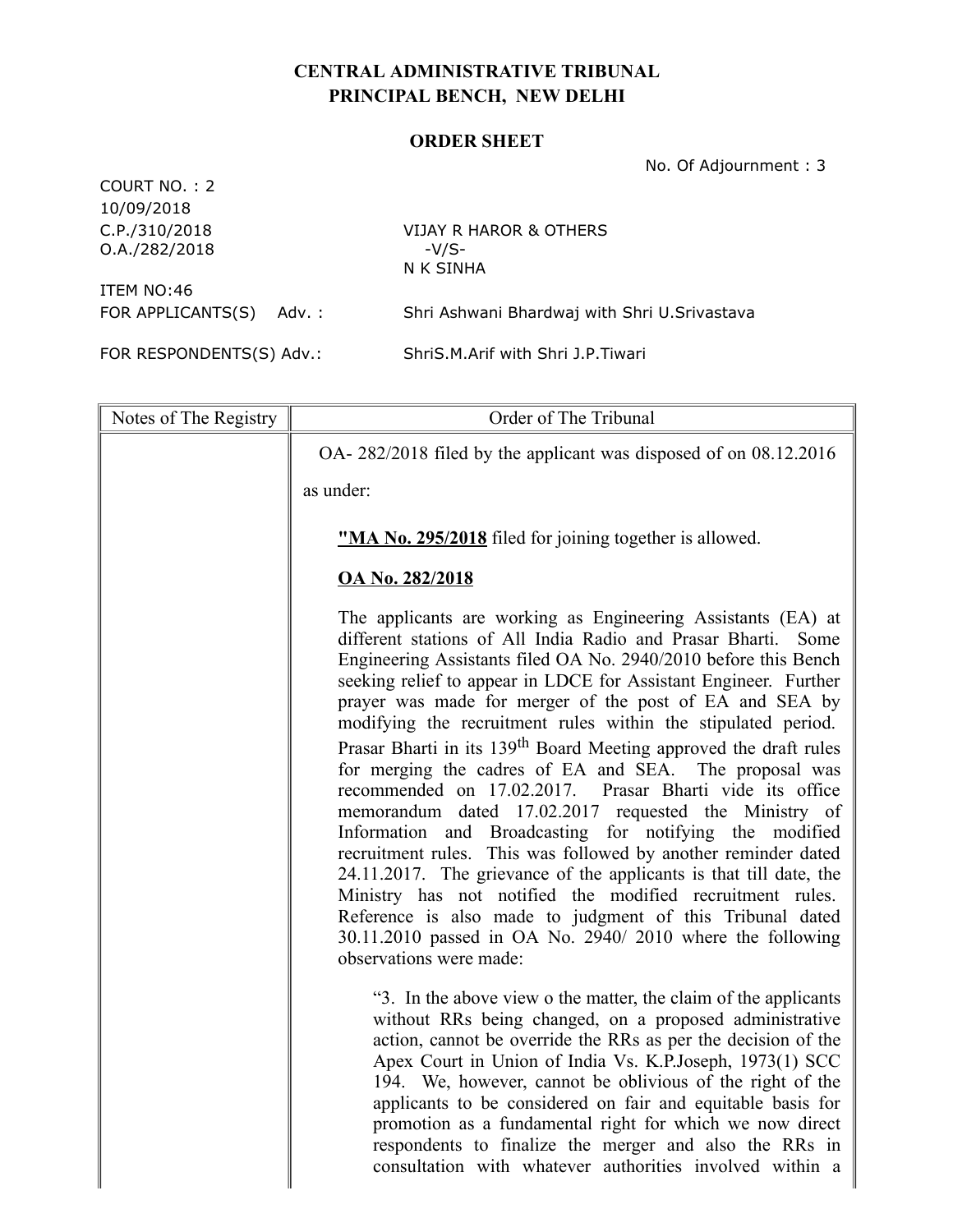period of three months from the date of receipt of a copy of this order and thereafter on the basis of vacancies available, the claim of the applicants for promotion through departmental competitive examination be considered. In such an event, the law shall take its own course. The OA accordingly stands disposed of. MAs stand dispose of also. No costs."

2.Despite aforesaid directions which were issued in the year 2010, needful has not been done even after seven years of the directions. The prayer made in this OA is for a direction to respondent no. 1 to notify the modified recruitment rules in accordance with the judgment and the decision of Prasar Bharti's Board taken in 139<sup>th</sup> Board Meeting and the proposal forwarded thereafter. This application is accordingly disposed of with a direction to respondent no. 1 to notify the modified recruitment rules within a period of three months from the date of receipt of certified copy of this order."

2. Alleging non-compliance of the aforesaid order, the applicant filed the present CP.

3. Today, learned counsel for the respondents produced an order dated 20.08.2018 in WP(C ) No.8712/2018 filed against the aforesaid order of this Tribunal in the OA, wherein the Hon'ble High Court of Delhi, observed as under:-

 "4. We may note that the Tribunal has been rather indulgent to the petitioner as after noticing that directions as above were issued in the earlier OA in the year 2010 ,but compliances had not been made for over seven years, the petitioners were still granted further time of three months to notify the modified Recruitment Rules in accordance with the order dated 30.11.2010 and a decision of the Prasar Bharati Board taken in the 139 Board meeting. The period of three months stood expired on 07.05.2018 but the petitioner did not take any action.

5. We are informed that instead of complying with the impugned order, the petitioner filed a review application (R.A. No.83/2018) which was withdrawn on 28.05.2018. Inspite of withdrawing the aforesaid review application, the petitioner did not make compliances. As a result, the respondents were compelled to file a contempt petition before the Tribunal, on which, notice was issued to the petitioners on 23.07.2018, returnable on 10.09.2018.

6. Learned counsel for the respondents states that it is only the notices in the contempt petition that have propelled the petitioner to approach the Court by filing this petition. We have requested learned counsel for the petitioner to explain as to why the modified Recruitment Rules have not been notified so far. Learned counsel